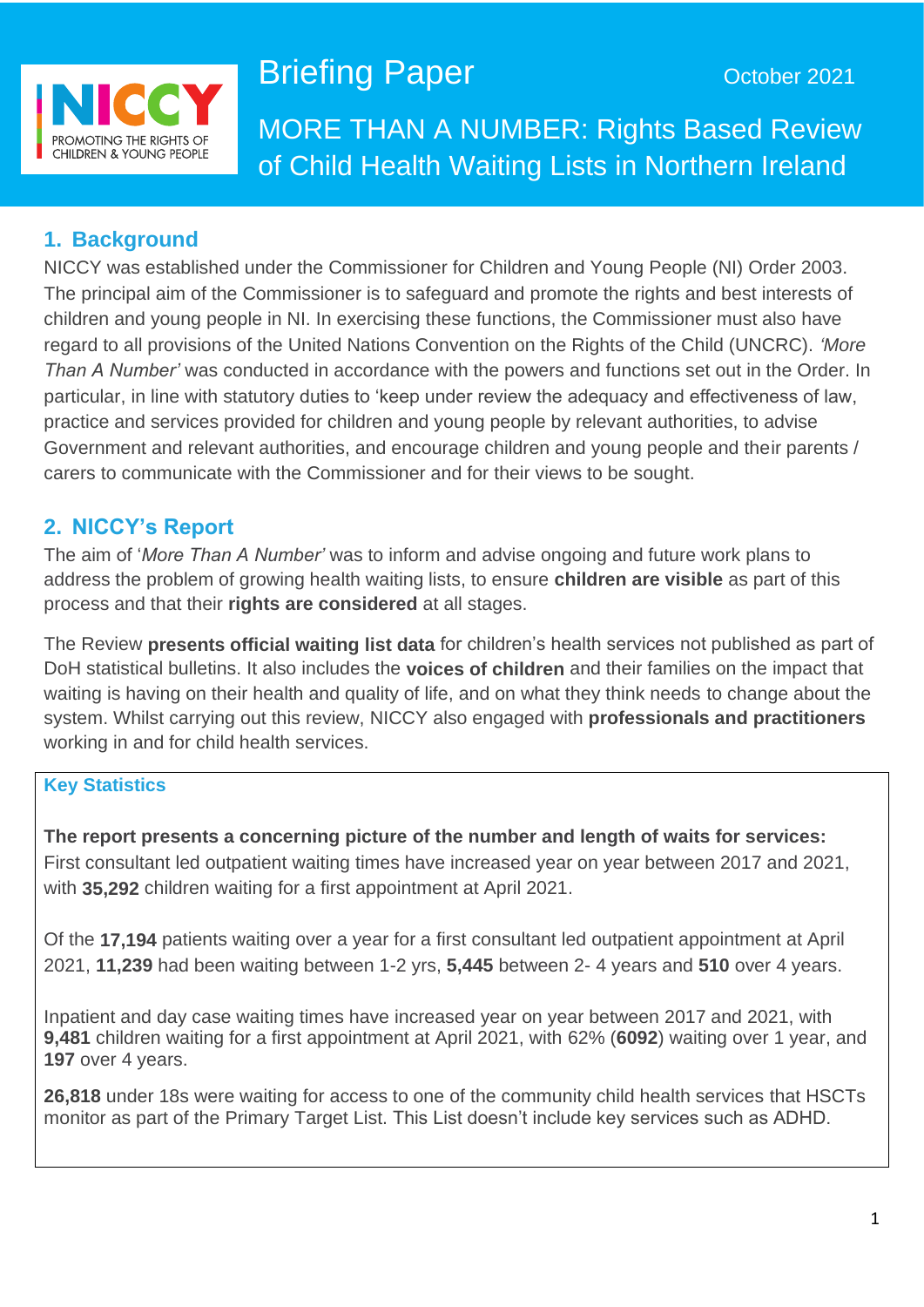#### **Overarching Findings from this Review**

The waiting time statistics provided in NICCY's report has brought into sharp focus the **numbers and lengths of time children are waiting** for different types of healthcare treatment. The report also offers an insight into **what and how statistics are collected** across the system - generally, official publicly available waiting time statistics for children are limited, a reasonable level of disaggregated data was available on request for first consultant led outpatient and inpatient / day case services. However, there is a **complete absence** of regional monitoring or reporting of waiting times for the community child health system.

#### **HSC reform built around a 'whole system, child centred' approach**

Worsening waiting times is a symptom of a system under strain and therefore reform and redesign of services will be the change required to make the most significant difference to waiting times. The ongoing **reform of the system must fully consider hospital and communitybased child health services and how they intersect with primary care, social services and education.** These are vital components of an integrated and right based health and social care system.



## **MORE THAN A NUMBER:**

A Rights Based Review of Child Health **Waiting Lists in Northern Ireland** 



To date, children's services have not been given sufficient attention as part of the reform process. The '**Strategy for Paediatric Healthcare Services Provided in Hospitals and in the Community in Northern Ireland 2016-2026'** sets out important improvements in relation to specific parts of the child health system. There has been no official progress update report published on this work and our review has found that some **limited transformation funding to progress actions** from the Strategy was made available in 2019 - three years after the Strategy was first published.

There are also three times more **paediatric posts vacant** for over 3 months in Northern Ireland compared to England, with workforce provision in rural areas a particular problem. A workforce plan is critical to addressing this.

#### **The Impact of delayed access to healthcare on children and families**

Delay in access to healthcare has a profound impact on all aspects of a child's life and the wider family circle and the **impact worsens the longer they wait.** For the review, we spoke with children and families on waiting lists across different parts of the healthcare system but the impact and overarching issues they raised were similar.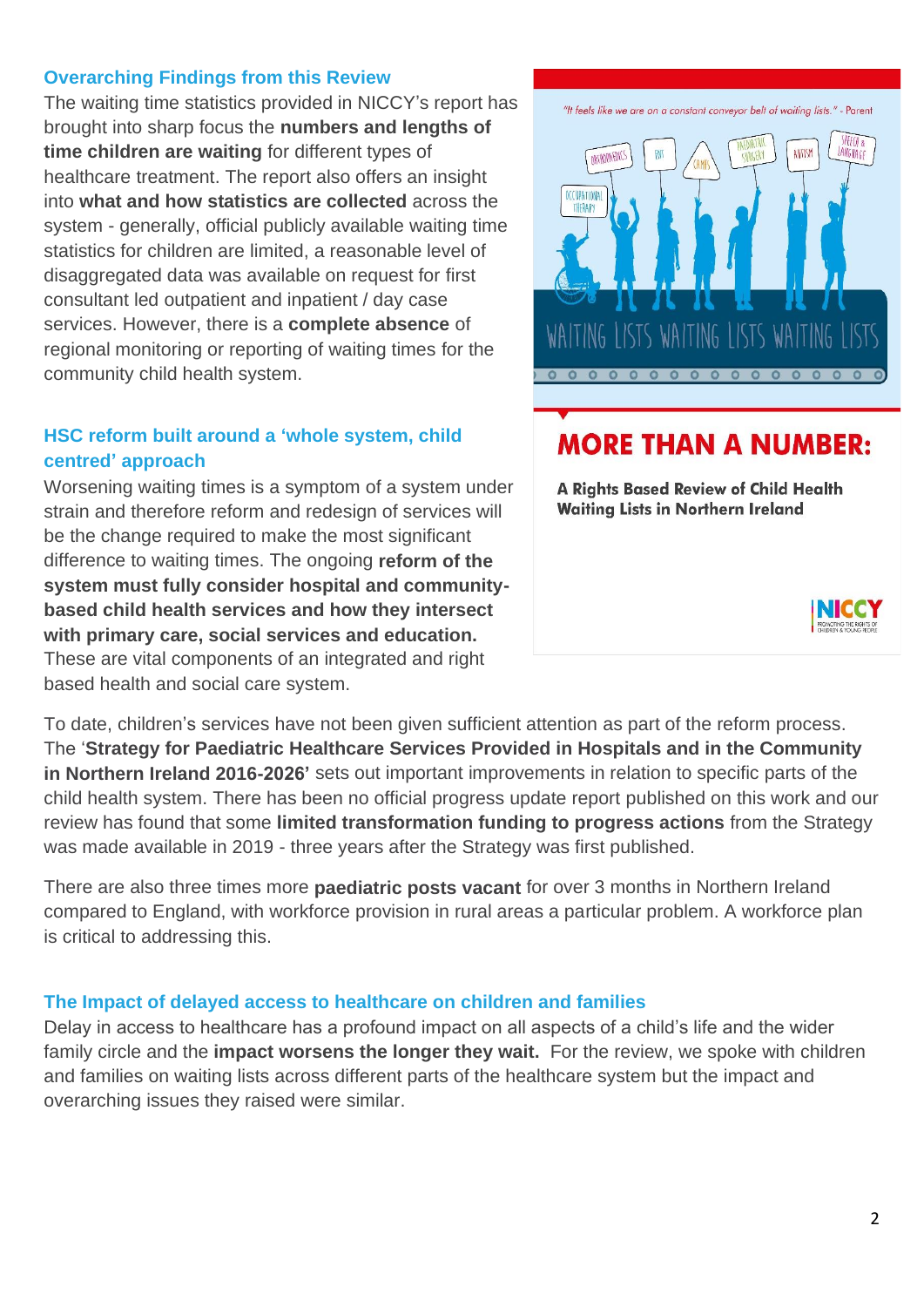Effects of delays in access to healthcare can have a considerable adverse effect on **children's:**

- **Health outcomes;**
- **Emotional and mental wellbeing;**
- **Educational attainment;**
- **Relationships with family and friends; and**
- **Quality of life.**

Parents want to see improvements in **information, communication, and coordination** by services – these are important basic minimum standards and are particularly important when waiting times for treatment and interventions are as troubling as they are.

## **Recommendations**

NICCY's report has 17 recommendations under 4 thematic areas which aim to bring greater visibility of children across hospital and community child health services as well as accountability in regard to **decision making, performance reporting and budget allocation** processes:

## **1. Achieving a Child Rights Based Health and Social Care System**

'Think child rights' should be central to all decision-making processes on the design and reform of our healthcare system. Child Rights Proofing (conducting a child rights impact assessment) as NICCY recommends and on which we have provided information and tools is vital. The establishment of a new **Waiting List Management Unit** within the HSCB since August 2021 is welcome. However, the focus of the unit, at least initially, appears to be specific hospital elective care services only. It is **vital that this work includes children's services** and extend its reach to community as well as hospitalbased child health services.

## **2. Enabling Processes and Structures**

A full review of the child health system should be undertaken to ensure that health and social care reform is based on an up-to-date understanding of need across the system which should take account of existing plans and strategies. Improve the **visibility and accountability for child health across departments and agencies** by having high level dedicated posts in place to oversee commissioning, policy and service delivery, to include a Deputy Chief Medical Officer for Child Health.

In recognition of the fact that children and families are struggling now, and that it will take time to reduce waiting times and reform the system, we have made a specific recommendation for the establishment of **an interim regional waiting list management** process to better monitor children who are currently on hospital and community health service waiting lists - to include enhanced clinical triage, targets for review appointments and support for parents / carers.

## **3. Performance Management**

The system needs to improve what information is collected and how it is used. Waiting times is one of a number of important indicators of progress in the system's ability to deliver a healthcare system that meets the needs of the population. Progress needs to be measured in **improved outcomes, increased satisfaction and quality of care** (through services being supported to achieve (at least) minimum service standards).